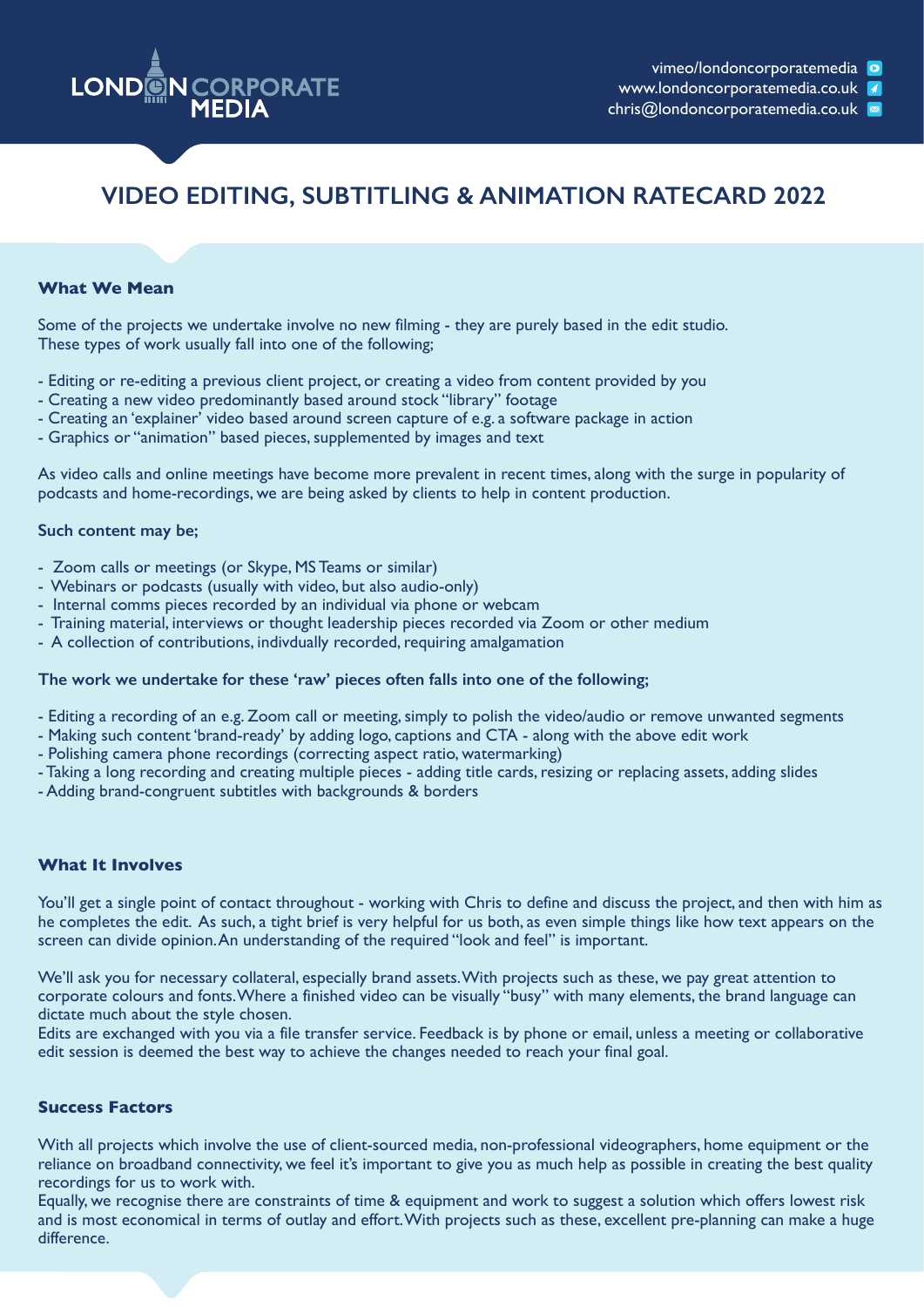

vimeo/londoncorporatemedia **o** 

**from £695**

www.londoncorporatemedia.co.uk

chris@londoncorporatemedia.co.uk





**90-minute recording**

Discussion of the project. We remotely attend the event/webinar and take a higher-quality screen recording. Receive a backup recording from you. Editing: resizing/polishing, addition of brand assets, augmentation of screen layout/slides. Draft to you for review. Add subtitles through full length of video. Production of final video.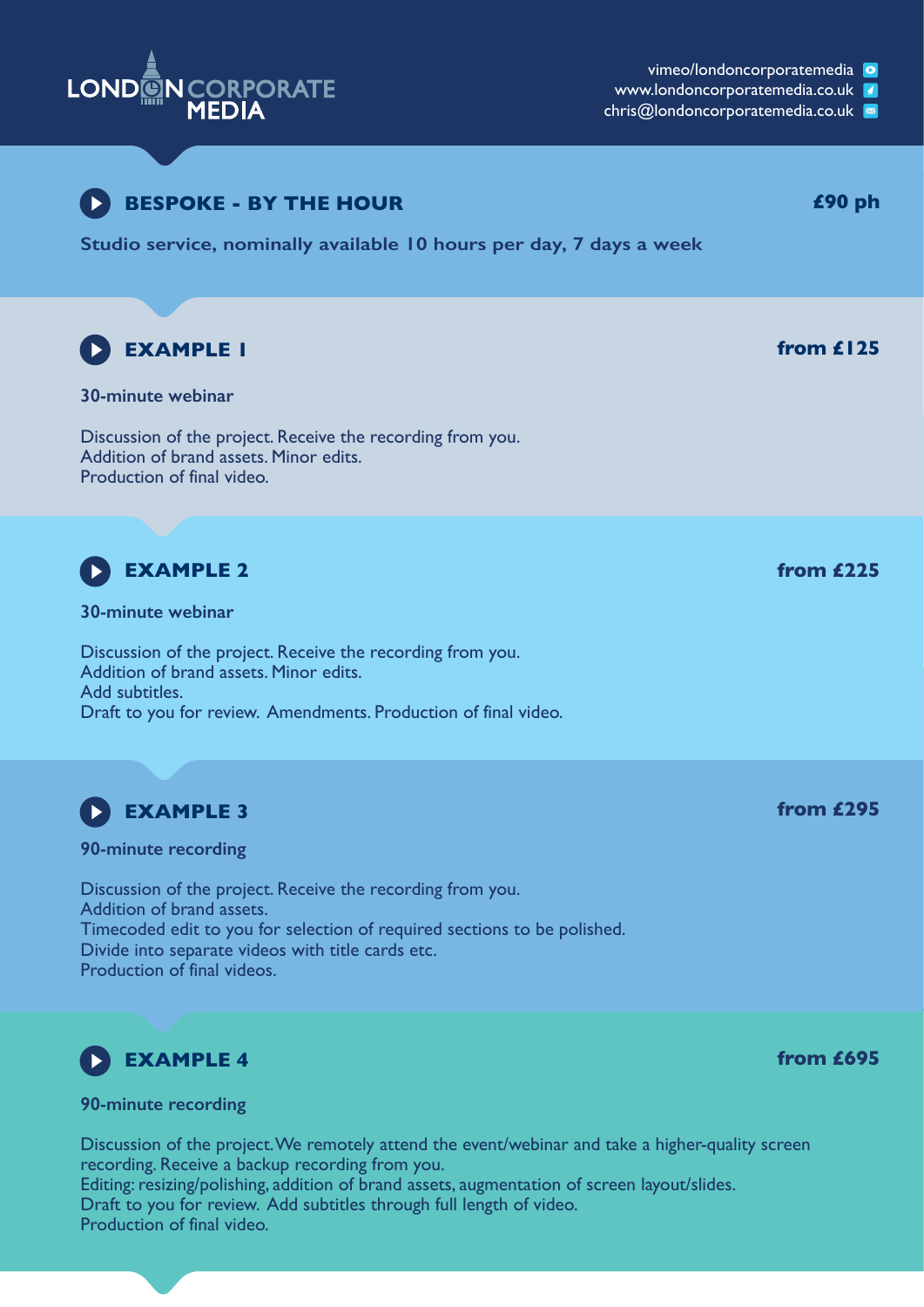

vimeo/londoncorporatemedia **o** 

www.londoncorporatemedia.co.uk

chris@londoncorporatemedia.co.uk



**Simple transcription, subtitling & editing service.**

# **ONLINE TRAINING MATERIAL** *from £495*

**Turn a webinar or voiced-over Powerpoint into a subtitled video**

Receive the raw recording or presentation from you. Addition of brand assets. Subtitling of video. Production of final video file. For e.g. a 60 minute video.

# **ONLINE TRAINING COURSE** *from £1295*

**Turn a webinar series or voiced-over Powerpoints into a set of subtitled videos**

Receive the raw recordings or presentations from you. Addition of brand assets. Subtitling of videos. Subdivision in to Modules as needed, addition of title cards. Draft edits for you to review, Production of final video files.

For e.g. a 3 hour course.

# **SCREEN CAPTURE PACKAGE**

### **Product / software demo**

Discussion of storyboard, video "look and feel". Screen capture session at your premises. Addition of brand assets, captions & graphics. Professional voiceover available at additional cost.

# **GRAPHICS PACKAGE**

**Graphics or library-footage driven video**

Meeting with you to discuss requirement, business aims & storyboard. Initial proof of concept using existing templates or "dummy" library footage. Production of video from bespoke elements, brand collateral etc. Sourcing of assets to include as needed.

Excludes variable cost of any assets (e.g. copyright-cleared footage).

# **of screen time**

**from £625**

**from £995**